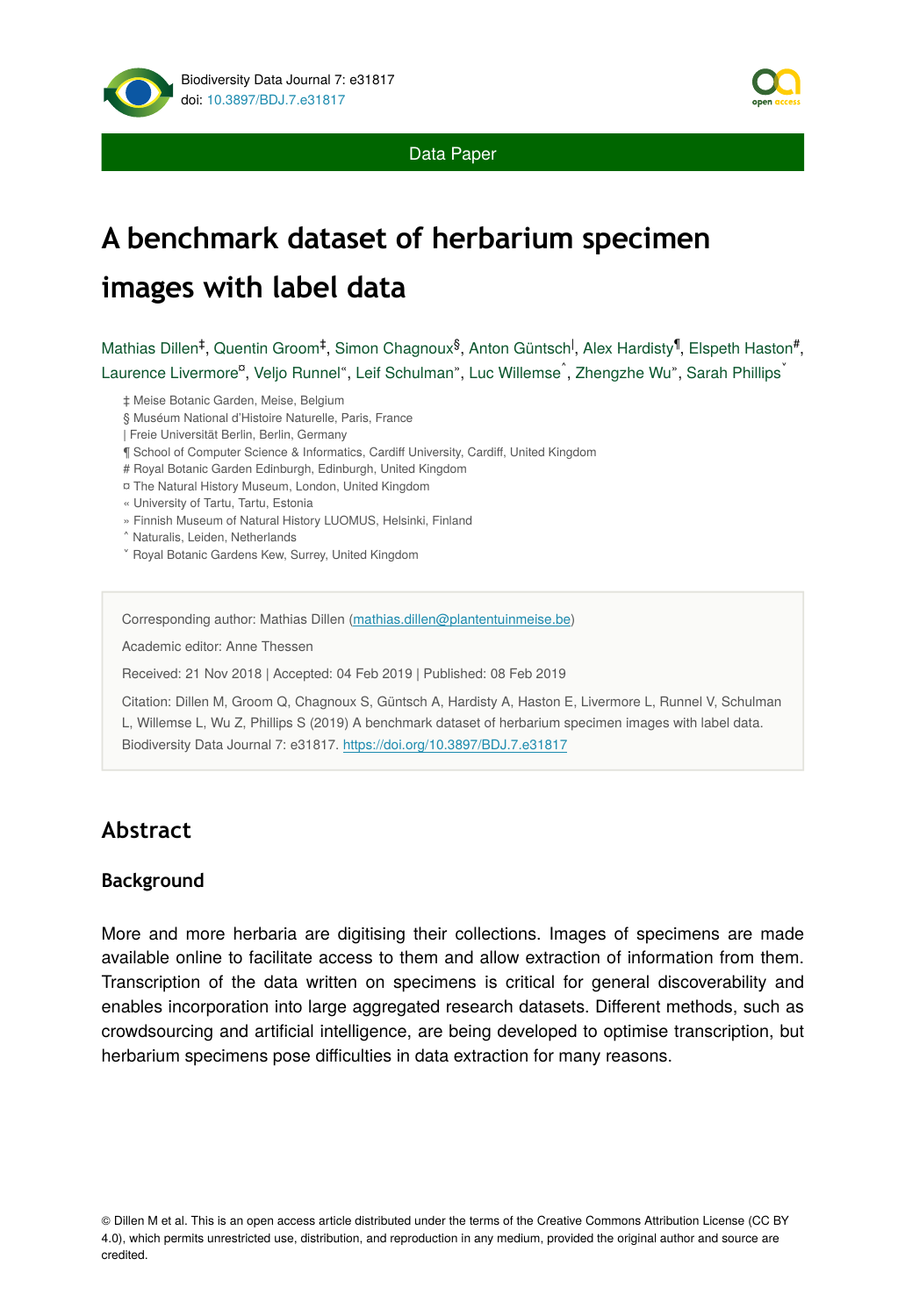### **New information**

To provide developers of transcription methods with a means of optimisation, we have compiled a benchmark dataset of 1,800 herbarium specimen images with corresponding transcribed data. These images originate from nine different collections and include specimens that reflect the multiple potential obstacles that transcription methods may encounter, such as differences in language, text format (printed or handwritten), specimen age and nomenclatural type status. We are making these specimens available with a Creative Commons Zero licence waiver and with permanent online storage of the data. By doing this, we are minimising the obstacles to the use of these images for transcription training. This benchmark dataset of images may also be used where a defined and documented set of herbarium specimens is needed, such as for the extraction of morphological traits, handwriting recognition and colour analysis of specimens.

### **Introduction**

Herbarium specimens are a research tool, an archive and a reference for plant sciences. They provide data and verifiability to disciplines such as phytogeography, taxonomy and ecology (Baird 2010). These physical specimens are divided between an estimated 3,000 herbaria worldwide, which makes consultation of all virtually impossible. To facilitate access to the specimens, many herbaria are digitally imaging their collections and making these images available over the internet (Heerlien et al. 2015, Tulig et al. 2012). Although we have a long way to go before full digitisation of the world's herbaria, there are already about 400 million digitised specimens and the number keeps growing (Thiers 2018). As of November 2018, there are more than 70 million preserved specimen records for plants in the Global Biodiversity Information Facility (GBIF.org 2018).

As digital imaging of the world's herbaria continues, there is a recognition that large amounts of information can be extracted from these images. This information includes data concerning the specimen's origin on the labels, such as location, date and collector, but also traits and the identity of the plant itself (Corney et al. 2012, MacGillivray et al. 2009, Schuettpelz et al. 2017, Kho et al. 2017). Methods to extract these data are still being developed and require training datasets and test images to validate their effectiveness (Carranza-Rojas et al. 2017).

Herbarium specimens are far from homogeneous. They vary in the language, location and style of the labels, in whether they are typed or handwritten and in the quality and quantity of information on the labels (Mononen et al. 2014). Specimens are frequently annotated by more than one person and are stored by taxon, rather than by collector, both of which make handwriting recognition particularly difficult. A typical specimen will have text written on different dates and by different people in a mixture of printed, typed and handwritten scripts (Vollmar et al. 2010).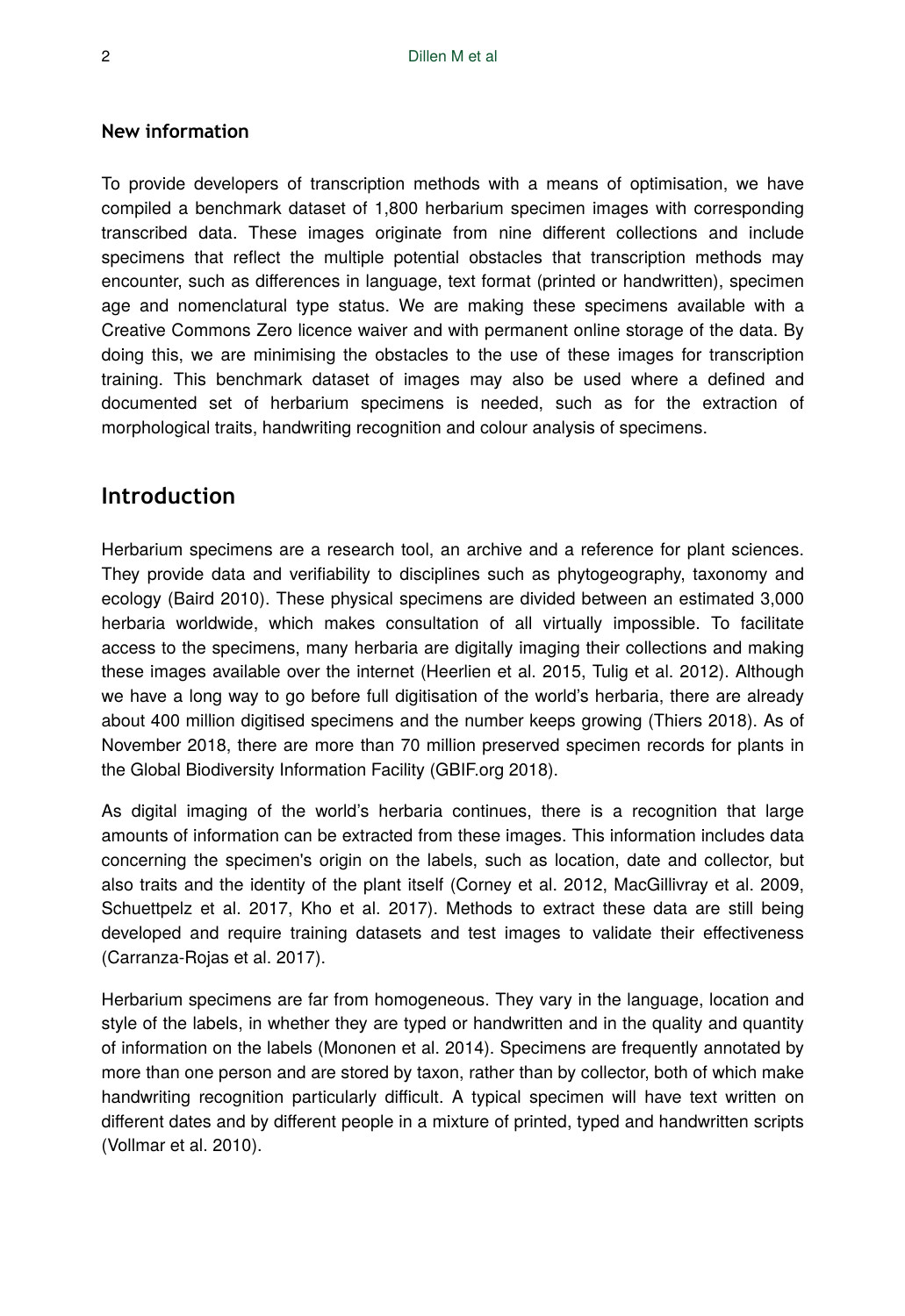Not all herbarium digitisation projects are the same. They vary in aspects, such as the imaging methodology, the resolution of the digital image created and their approach to quality control (Nelson et al. 2012). Anyone building tools to analyse herbarium specimens needs to be aware of these variations and needs to account for them. The language used on the labels can also be problematic. Many collections have specimen labels written in a wide variety of languages, sometimes on the same specimen and one cannot assume the use of Latin script, even in Europe. The interpretation of certain symbols, such as those indicating nomenclatural type status, or of different labels, may not always be clear either.

For all these reasons, we feel it is useful to provide a benchmark dataset of digitised herbarium specimens, made openly available for the development of tools and workflows for data extraction. This dataset has been placed in the public domain specifically to act as a test dataset for research and a benchmark to compare different methods. We have also provided transcribed data, where available, associated with each image, which can be used for comparison or for training systems. In addition, for 250 of the specimens, we have provided image overlays that identify the position of labels. These can be used for segmentation analysis of the specimen.

The images have been released under a Creative Commons Zero licence waiver [\(https://](https://creativecommons.org/licenses) [creativecommons.org/licenses](https://creativecommons.org/licenses)), to ensure that there are no limitations that could hinder or discourage anyone from using them. However, the authors expect users to follow the norms of scientific citation. Each upload of images and data about a specimen has been assigned a DOI (Digital Object Identifier), which will uniquely and persistently identify it to allow citation. Data and media are provided as they were assembled right now and will not be kept in sync with new developments at the collection level after publication. Stable identifiers for the collection specimens themselves can always be found as 'Alternative identifiers' at each upload's landing page (Groom et al. 2017, Güntsch et al. 2017).

### **Sampling methods**

**Study extent:** Curators from nine European herbaria volunteered to provide a sample of their digitally imaged herbarium sheets. Herbarium curators were requested to select specimens following a set of guidelines that were chosen to ensure a representative crosssection of specimen characteristics. The aim was to provide specimens that could answer questions related to the language, condition, age and geography of the specimen and, at the same time, provide a sufficient sample size for statistical analysis (Table 1). Given the different origins and curatorial practices of different collections, not all institutions were capable of following these guidelines in full, particularly if the herbarium did not hold many type specimens (Table 2). For the remainder of this article, we will use the Index Herbariorum codes listed in that table to abrreviate institution names.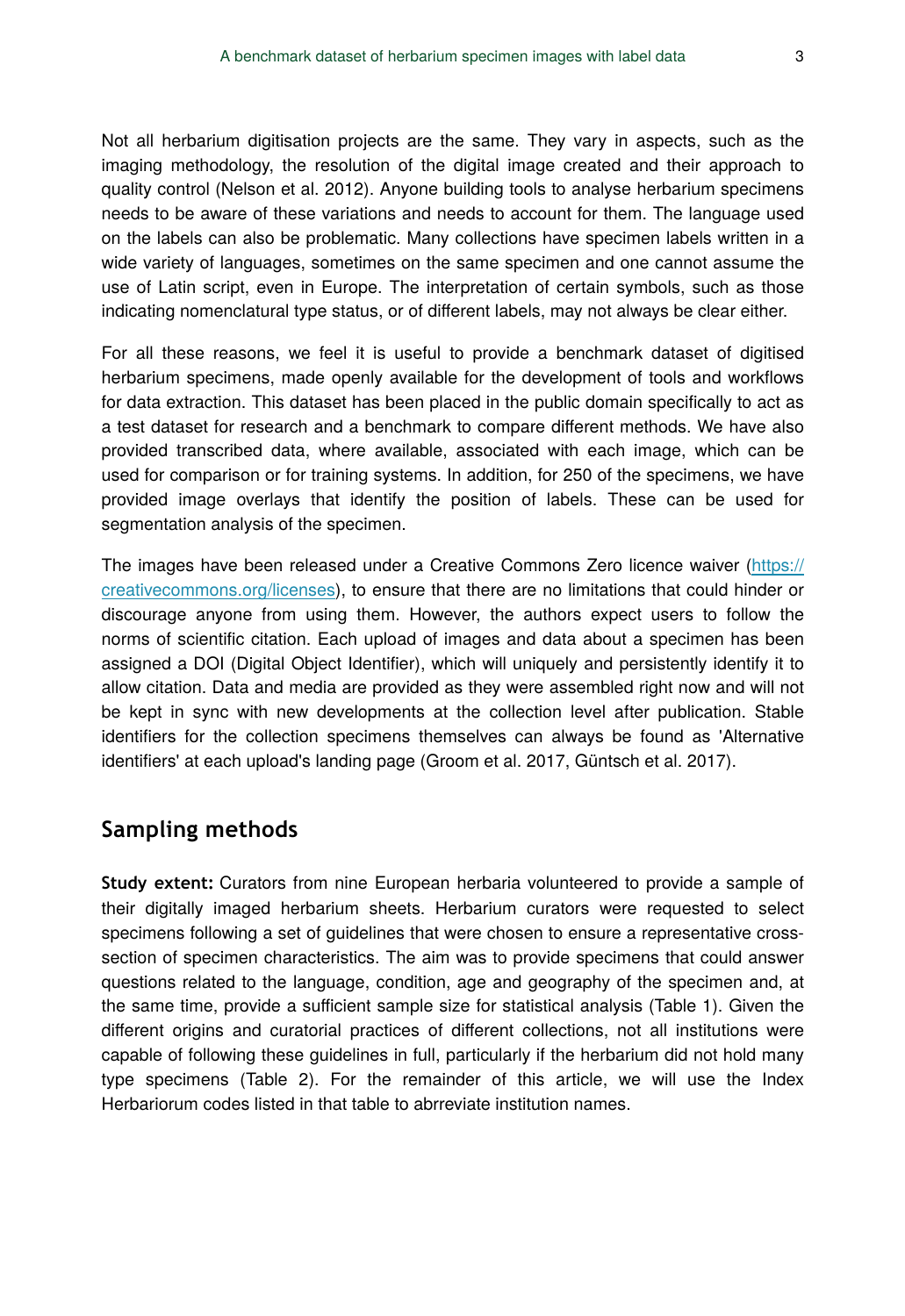#### Table 1.

The guidelines given to herbaria to select specimens for the test dataset. The goal was not to have a representative sample of all specimens, but to have comparable subsets, which will have labels written in different languages; will be printed or handwritten; will cover a wide range of dates; will be both type specimens and general collections and will provide specimens from different families and different parts of the world.

| Number of<br>specimens | Type<br>status      | Date of<br>collection | Geography                                                                                                                 |
|------------------------|---------------------|-----------------------|---------------------------------------------------------------------------------------------------------------------------|
| 25                     | Type                | < 1970                | Any country                                                                                                               |
| 25                     | Type                | >1970                 | Any country                                                                                                               |
| 25                     | non-<br>Type        | < 1970                | From the country where the herbarium is located                                                                           |
| 25                     | non-<br><b>Type</b> | >1970                 | From the country where the herbarium is located                                                                           |
| 100                    | non-<br>Type        | Any                   | non-Type specimens from one other country or region of which the<br>herbarium possesses a substantial number of specimens |

#### Table 2.

Contributions of 9 different institutes to the dataset. Availability of JPG and TIFF images is indicated, as well as the source of label data. Most institutes were able to follow the template in Table 1. The regions picked for the 100 non-type specimens are indicated in the last column, as are deviations from the template in Table 1. Institution codes follow Index Herbariorum [\(http://](http://sweetgum.nybg.org/science/ih/) [sweetgum.nybg.org/science/ih/](http://sweetgum.nybg.org/science/ih/)). The DOI of the collections is listed if GBIF was used as a data source. FinBIF is the Finnish Biodiversity Information Facility available at [www.species.](http://www.species.fi)fi (Schulman et al. 2018). JACQ is a joint specimen data management system of over 30 European and Asian herbaria available at <https://herbarium.univie.ac.at/database/>(Rainer and Vitek 2009).

| Institute                                             | Institution<br>Code | Data Source             | Composition (with ISO 3166-1<br>alpha-2 Country Codes) |
|-------------------------------------------------------|---------------------|-------------------------|--------------------------------------------------------|
| Meise Botanic Garden                                  | BR.                 | 10.15468/wrthhx         | As Table 1: 100 from AU, CA, NZ, US                    |
| Royal Botanic Gardens, Kew                            | K                   | 10.15468/ly60bx         | As Table 1: 100 from BR                                |
| Natural History Museum, London                        | <b>BM</b>           | 10.5519/0002965         | As Table 1: 100 from AU, CA, NZ, US                    |
| Botanic Garden and Botanical<br>Museum, Berlin        | B                   | <b>JACQ</b>             | As Table 1: 100 from AU, BR, CN, ID,<br>TZ, US         |
| Royal Botanic Garden Edinburgh                        | E                   | 10.15468/ypoair         | As Table 1: 100 from CN                                |
| National Museum of Natural History,<br>Paris          | P                   | 10.15468/nc6rxy         | 50 type, 50 non-Type FR, 100 non-<br>Type not FR       |
| Natural History Museum, University of<br><b>Tartu</b> | TU                  | 10.15156/<br>bio/587444 | $100 < 1970$ , $100 > 1970$                            |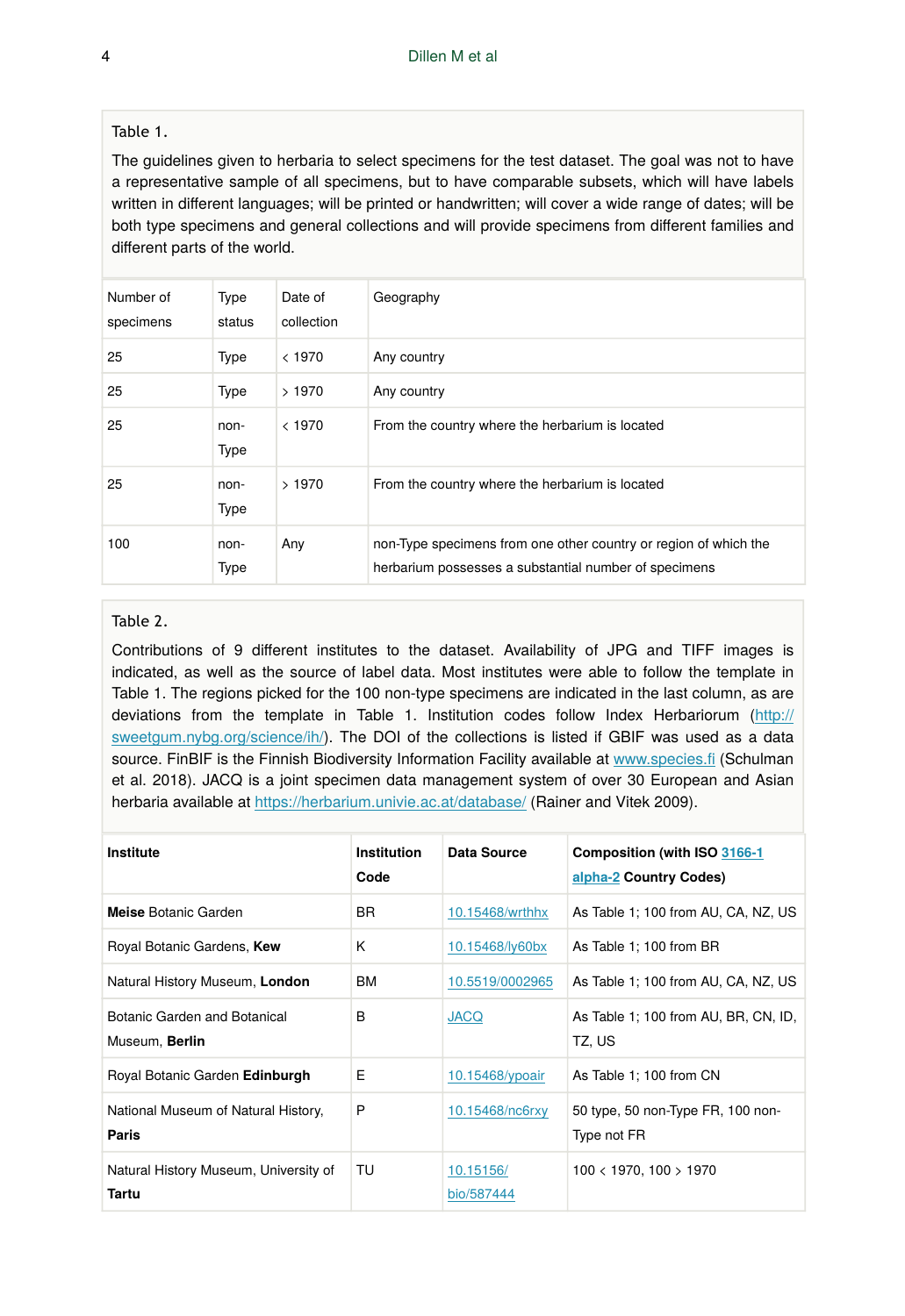| <b>Naturalis Biodiversity Center</b>                                |   | 10.15468/ib5ypt | As Table 1; 100 from ID; no selection<br>on date                          |
|---------------------------------------------------------------------|---|-----------------|---------------------------------------------------------------------------|
| Finnish Museum of Natural History<br>LUOMUS, University of Helsinki | н | FinBIF          | As Table 1: 14 FI, 36 ET instead of 50<br>FI; 100 from AU, BR, CN, ID, US |

**Sampling description:** Where possible, images were collected in JPG and lossless TIFF formats. Data were collated as a Darwin Core (DwC) Archive (Darwin Core Task Group, Biodiversity Information Standards (TDWG) 2009), if available from the Global Biodiversity Information Facility (GBIF) using their application programming interface (API) through *rgbif* in the R programming language (Chamberlain 2017, R Core Team 2017). Data were processed in the R language using the *tidyverse* (Wickham 2017) and *rworldmap* (South 2011) packages. Scripts can be found in Suppl. materials 3, 4.

**Quality control:** There are no clear indications in any data as to whether a specimen is completely or partially transcribed. The labels may contain a variety of information, so availability of the information in the data is not a good guide to whether it is present on the label. Nevertheless, of the 1,800 specimens, 94% had a collector listed and 56% had either a collector number or an explicit indication that there was no number. A total of 85% had either a verbatim or interpreted date and 90% had either a date or collector number. Hence, most of the specimens have some level of transcription.

All specimens were analysed by a polyglot to determine the primary language of the label. In some cases the label had no dominant single language or no other text beyond the scientific Latin name of the specimens. However, the language of the label could be identified for 90% of the dataset (Fig. 1). English appears most frequently, with just over 42%. Five other languages occur in more than 5% (i.e. 90) of specimens: French, Latin, Estonian, German and Dutch. Of these, only Estonian is linked to a single institution. This should make language-based analysis possible with this dataset.

**Step description:** As detailed in Table 2, we compiled 200 images from each of nine institutes from seven different countries across Europe. All institutions provided JPEG format images and all but two could also provide TIFF format images; P and L were unable to provide TIFF images due to institution policy. Between institutions, the TIFF file size varied between 25 and 306 MB, with dimensions between 10 and 102 megapixels. Significant differences occurred within institutions too, due to different herbarium sheet sizes as well as different in-house scanning protocols. A total of 150 TIFFs of non-type specimens from H were horizontally photographed in two parts. To reconstruct an image of the whole specimen, these were stitched together in a semi-automated way using Adobe Photoshop CS4. No further image processing of JPEG or TIFF files was done.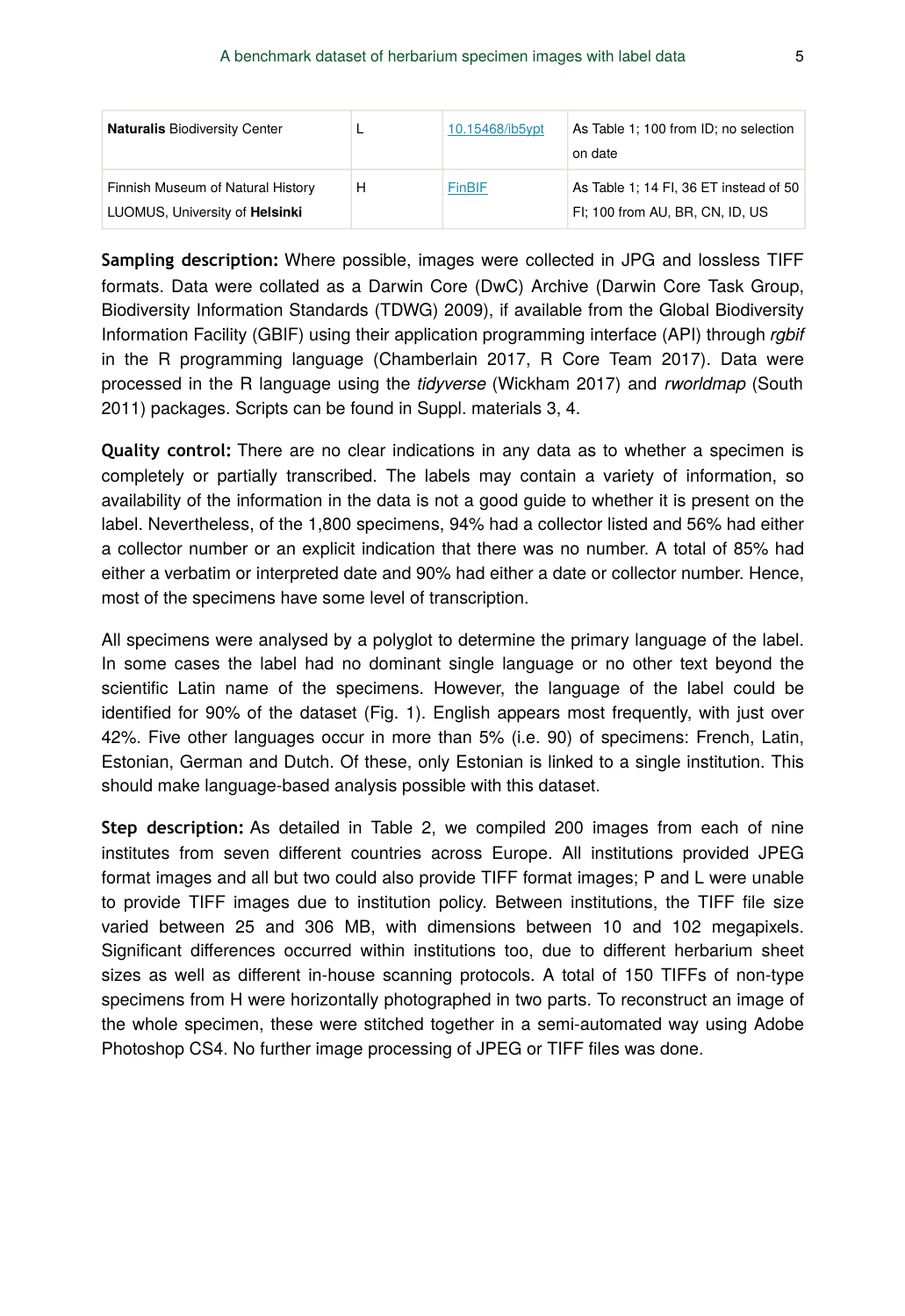

#### Figure 1. doi

A classification of the languages used on labels of the different specimens. EN = English, FR  $=$  French, LA = Latin, ET = Estonian, DE = German, NL = Dutch, PT = Portuguese, ES = Spanish, SV = Swedish, RU = Russian, FI = Finnish and IT = Italian. ZZ indicates a single language could not be determined: either there were multiple languages used on the label, there was no obvious use of a certain language (i.e. only scientific Latin terms) or the language was not readily identifiable. Different herbaria are identified by their Index Herbariorum codes (Institution Code in Table 2).



### Figure 2. doi

The distribution of collection dates (by year, if known) of the specimens in the dataset for each providing institution. The heat colour indicates the number of specimens for each 10 year time period. Year data were extracted from Darwin Core eventDate and verbatimEventDate if these were in ISO 8601 standard. Codes for the herbaria follow *Table 2*.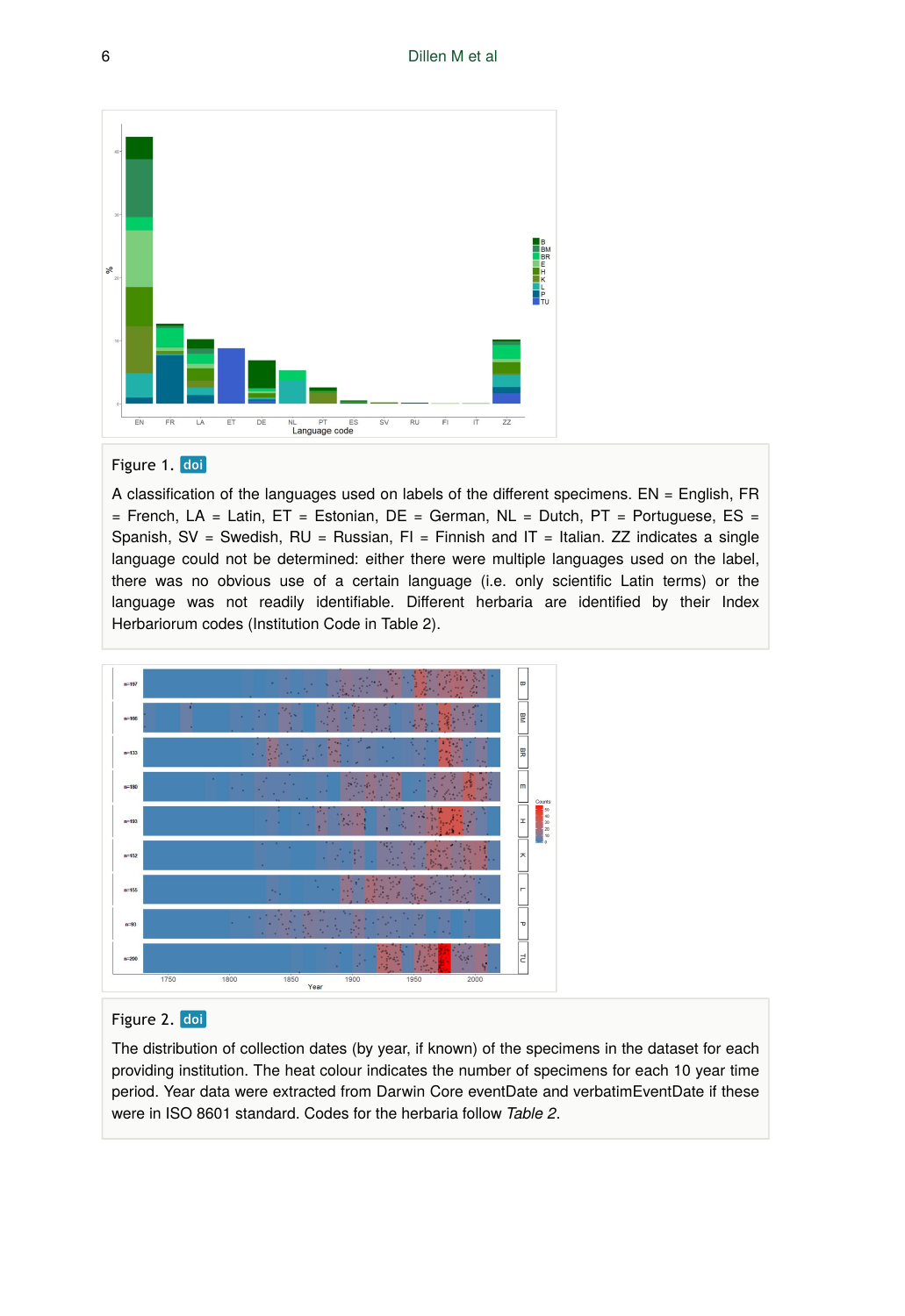

#### Figure 3. doi

A stacked pie chart generated using Krona (Ondov et al. 2015, [https://github.com/marbl/](https://github.com/marbl/Krona/) [Krona/](https://github.com/marbl/Krona/)), depicting the taxonomic distribution by phylum, order and family (if known). Missing taxa were extracted from the GBIF backbone by family, if possible. For H, they were extracted by genus, as family was unavailable. An interactive version of this graph is available as an HTML file in the supplementary material.

For seven of the institutions, the data associated with these images were downloaded using the GBIF API (accessed 2018-07-12). One of the other two (B) provided these data in DwC format directly. The other (H) had no method to export all data in DwC format, so data were extracted in JSON format using their API ([https://api.laji.](https://api.laji.fi)fi) (Accessed 2018-07-09). These data were subsequently mapped to DwC in the R language using the package *jsonlite* (Ooms 2014 and see Suppl. material 2 for the mapping). Data for all specimens were fully joined in the R language. These data are available as Suppl. material 5 as a Comma Separated Value (CSV) file as well as individual JSON-LD files for each image (script for this conversion in Suppl. material 6). Data are provided as they are available now and will not be kept up to date. However, users may be able to download upto-date data from institutional repositories through the persistent identifiers of the specimens.

For each of a subset of 250 specimens with labels in English, two PNG overlays were manually made in GIMP (GIMP Development Team 2017). These overlays indicate the location and class of labels, stamps, colour charts or other reference objects on the imaged herbarium specimen. One overlay indicates the location of each label with a different colour against a black background (indicated as "\_all"). The other overlay indicates the class of labels using a colour code of white for barcode label, yellow for a colour chart and red for any other sort of label (indicated as " sel"). These overlays can be used to train algorithms to identify labels in order to facilitate data transcription.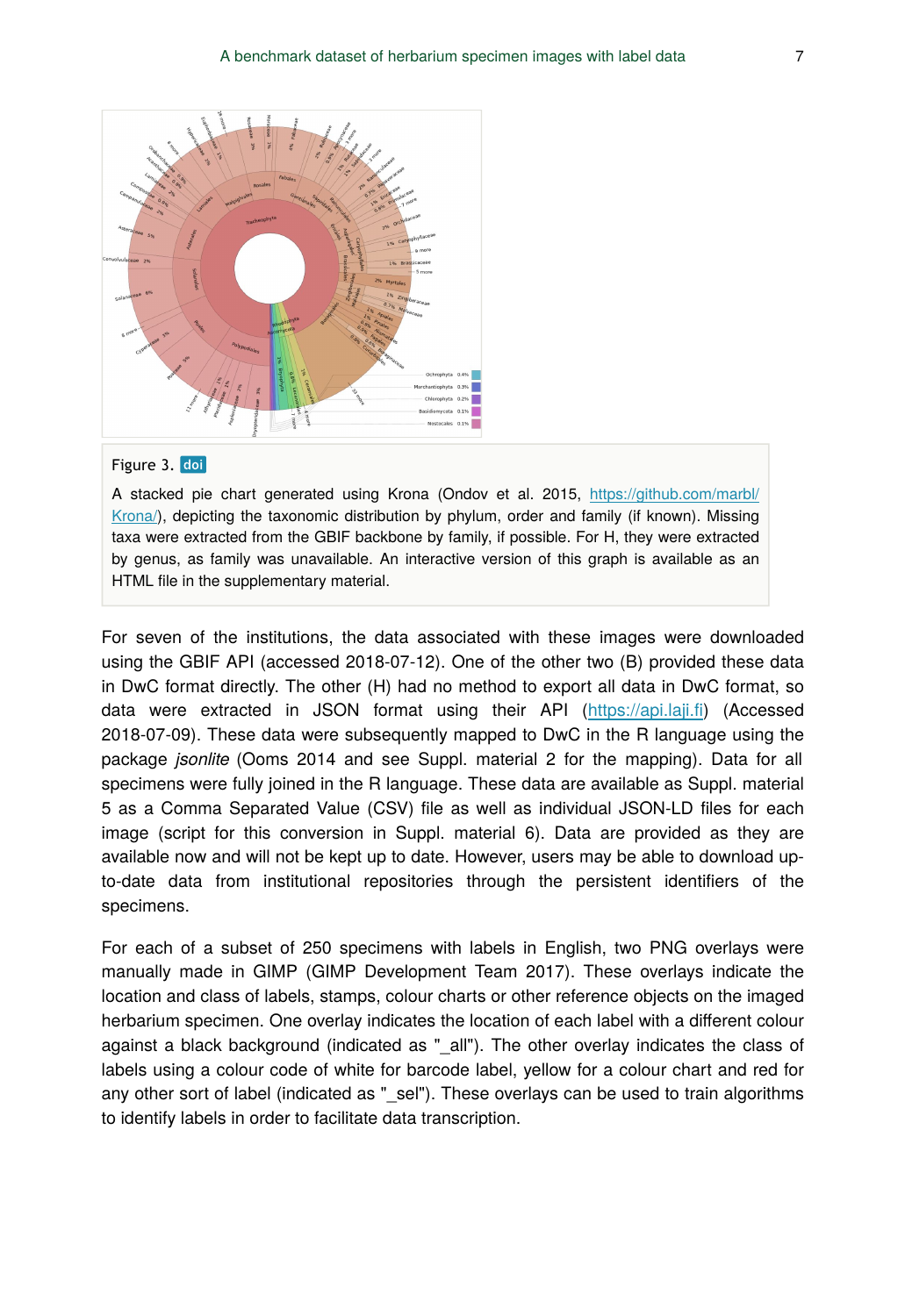### **Geographic coverage**

**Description:** Locations were mapped using their country code and decimal coordinates (Fig. 4). A total of 15% had decimal coordinate values and 94% had a country code. Specimens originate from all continents, except Antarctica.



### Figure 4. doi

The location of geolocated specimens within the dataset and the number of specimens from each country. A total of 267 (15%) specimens have coordinates associated with them and 1,695 (94%) are located to a country. Both categories may overlap. The map uses a Mollweide equal-area projection.

### **Taxonomic coverage**

**Description:** The higher taxonomy of specimens was determined from the GBIF backbone taxonomy when those data came from GBIF. For the data that did not originate from GBIF, we matched the family (B specimens) or genus (H specimens) in the data to the backbone (GBIF Secretariat 2017). Only seven specimens could not be matched to the backbone. Two had no identification and the other five were homonyms at the genus level (e.g. *Pellaea*, which is both an animal and plant genus). More than 90% of specimens were, not unexpectedly, Tracheophyta, but within this phylum, there was a significant taxonomic coverage of 204 different families in 58 different orders (Fig. 3, Suppl. material 1).

Although we aimed at incorporating 25% nomenclatural type specimens within the dataset, according to their data, only 19% are types. This lower value is because some collections are not created primarily for taxonomy and they therefore do not hold many types. Non-type specimens were selected as specimens without any type status. Hence, some specimens listed as non-types could actually be types, if they had not been identified as such in their digital publication.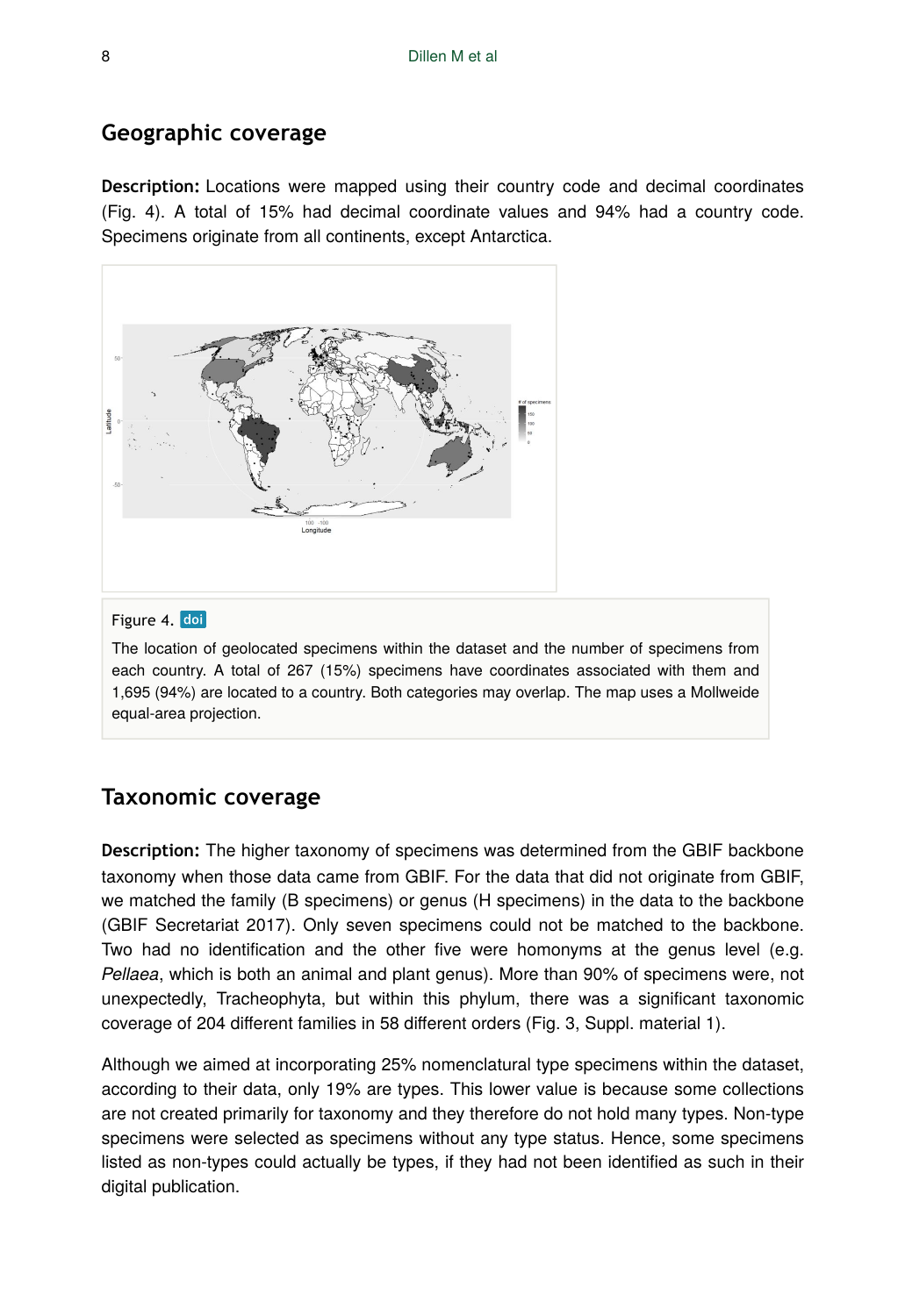Regarding the specimen collector names, there are 1,170 different names associated with the dataset. However, it is likely there are duplicates amongst those 1,170, as some names will not be exact textual matches. Only 6% of the specimens had no collector information.

### **Temporal coverage**

**Notes:** A broad temporal coverage of the dataset was promoted by forcing a separation at 1970 (Table 1). Year values were derived from the DwC terms eventDate or verbatimEventDate if it was in ISO 8601 format or otherwise standardised (Fig. 2). A year of collection could be identified for 82% of the specimens.

### **Usage rights**

**Use license:** Creative Commons Public Domain Waiver (CC-Zero)

### **Data resources**

**Data package title:** A benchmark dataset of herbarium specimen images with label data: Summary

**Resource link:** <https://zenodo.org/communities/icedigtest/>

**Alternative identifiers:** [10.5281/zenodo.1492197](https://doi.org/10.5281/zenodo.1492197)

**Number of data sets:** 1

**Data set name:** Benchmark Dataset

**Description:** This landing page contains a CSV file compiling all data associated with herbarium specimens that are part of this dataset, as they could be found on GBIF, JACQ or FinBIF.

In addition, DOIs of the individual specimens uploaded to Zenodo and direct links to the different files (JPEG, TIFF, JSON, PNG) are also included. Index of these added variables:

- persistentID: Persistent Identifier of the collection specimen. The persistent identifier is maintained by each institution and should always lead to the most up-to-date version of a digital specimen record. Apart from the persistent identifier, other data are liable to being amended in institutional databases. Data uploaded as part of this dataset will not be updated with changes at the collection's repository, but this persistent URI will always point to the up-to-date information in the institutional system.

- jpegURL, tiffURL, jsonURL: URLs pointing straight to the respective image and data files themselves, to facilitate (selective) batch downloads.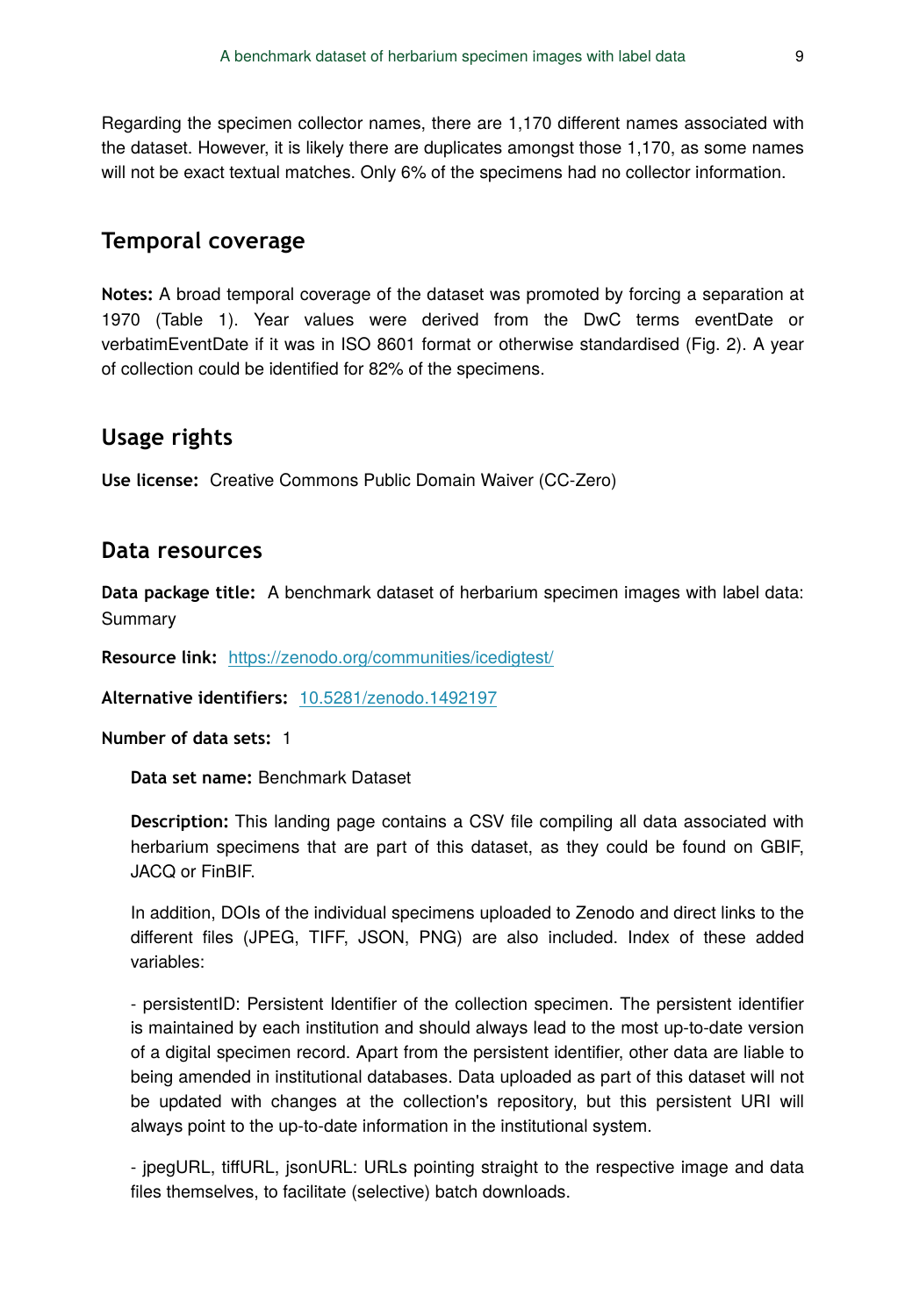- pngSegAllURL and pngSegSelURL: Segmented overlays of the herbarium specimens indicating the location of different labels and reference material on the sheet ("All") and their content ("Sel"). More information can be found in the paper (in prep.) associated with this data publication and the individual depositions themselves.

- DOI: The DOI of the deposition of images and data of these specimens on Zenodo. DOIs point to the most up-to-date version of these depositions at the time of the publication of this CSV file. As a rule, this CSV file will be updated should any changes happen to any of the depositions.

- jpegURL2, tiffURL2: A few herbarium sheets had labels on the back and consisted therefore of two scans. As a rule, the label scans are in this category.

| Column label       | Column description   |  |
|--------------------|----------------------|--|
| Data and links.csv | Supplementary Info 5 |  |

# **Additional information**

As an increasing number of herbarium specimens are digitally imaged, the possibility of automated analysis becomes more attractive. However, simply providing access to the digital images does not enable full use of the resource. The data associated with the image also need to be accessible for most analyses and this requires these data to be digitised, categorised and standardised (Scoble 2010).

The digitisation of label data is one of the most significant bottlenecks to the full digitisation of herbaria (Barber et al. 2013). Digital image capture is only one step towards full digitisation. For this reason, many groups are working on ways to improve and simplify the process of label data capture (Hill et al. 2012, Haston et al. 2015, the ICEDIG Project: [htt](http://icedig.eu) [p://icedig.eu\)](http://icedig.eu). Currently, the main method being used is human transcription, either using professional transcribers or volunteers. Professionals may be herbarium employees or outsourcing companies and they may work on bespoke IT systems or online. Volunteers are often recruited online through citizen science portals, such as Notes from Nature [\(http](https://www.notesfromnature.org) [s://www.notesfromnature.org\)](https://www.notesfromnature.org), Les Herbonautes [\(http://lesherbonautes.mnhn.fr\)](http://lesherbonautes.mnhn.fr), DoeDat [\(h](https://www.doedat.be) [ttps://www.doedat.be](https://www.doedat.be)) and DigiVol (<https://digivol.ala.org.au/>). These different methods and platforms vary considerably in their approaches to quality control and completeness of transcription. There are many unresolved questions about the success of these different approaches, the quality of the data they generate and their cost-effectiveness (Ellwood et al. 2015). Such questions of quality can be addressed with a benchmark dataset of images, such as the one described in this paper. Trials involving this dataset on the transcription platforms mentioned above are already underway and some had already finished at the time of this article's submission. A publication including a comparatory analysis is planned.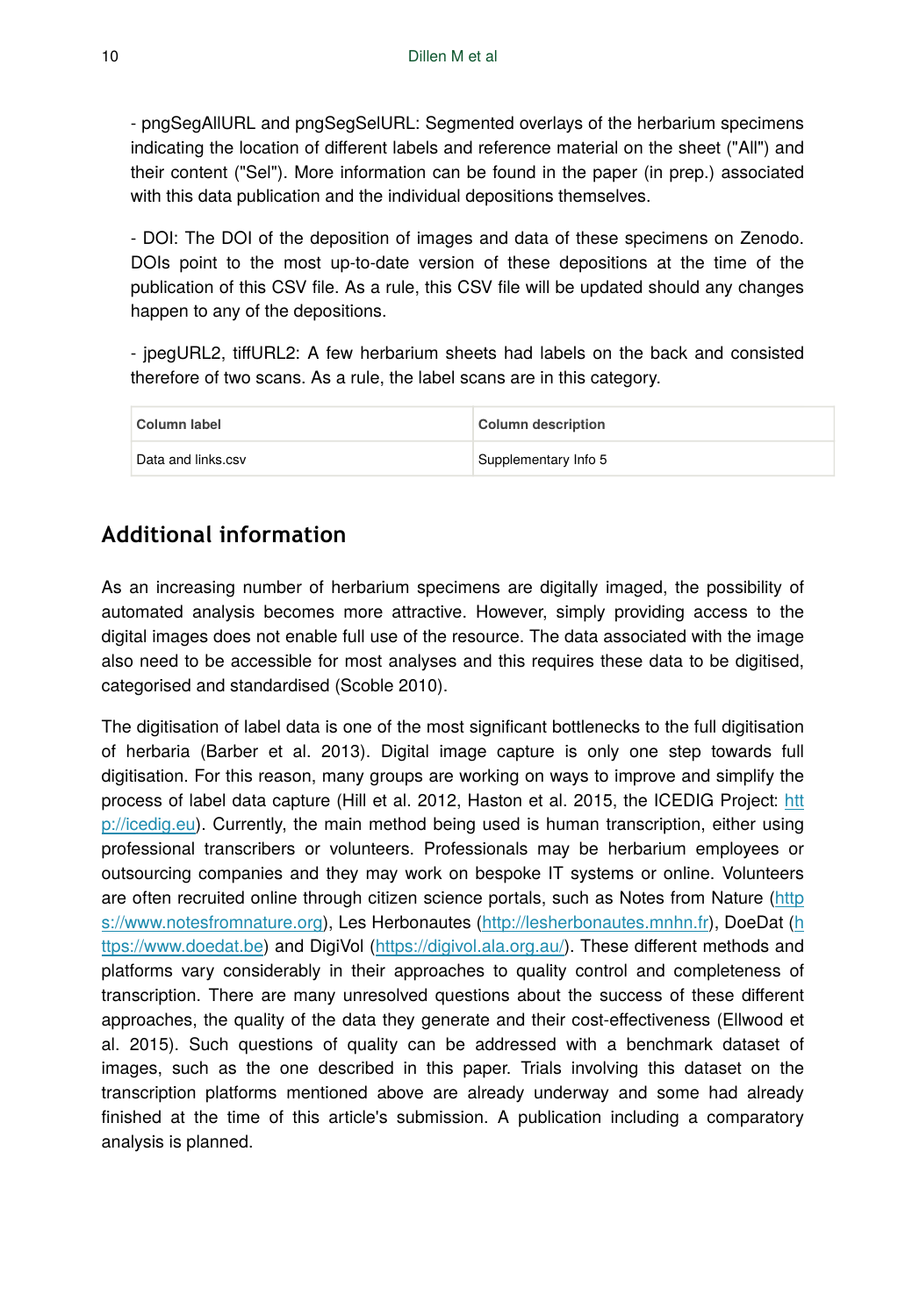Another approach to data extraction is automation. This might involve optical character recognition of text or other forms of pattern recognition (Drinkwater et al. 2014). Various research groups have had some success in this (Haston et al. 2015). Yet, questions remain on the quality of the data output, including post-processing to classify and standardise the data obtained and how this compares to human transcription. Again, benchmark datasets are required to provide a comparison of techniques. Though, even this diverse set of specimens will not provide training data for every possible need, particularly considering the wide range of languages used on specimens. The subset of 250 image overlays indicating the location and nature of the sheet labels can be used to evaluate the impact of segmenting out the labels before automated data extraction. It can also serve to train algorithms designed to automate label recognition.

Digital images of herbarium specimens may also be used for other purposes, for example, to extract trait data from plants or to identify the species in question (Cope et al. 2012, Carranza-Rojas et al. 2017). However, techniques and software need to be developed to industrialise this to the scale required. It can be expected that techniques of artificial intelligence / machine learning (ML) might be applied for this and the dataset to be used for training and proving purposes (Wäldchen et al. 2018).

Some analysis techniques may only be suitable for certain types of specimen, for example, when ML algorithms are trained only in one language or the handwriting of one collector. Here, we have provided a wide variety of test images from which subsamples can be selected for different purposes. However, in selecting the images, we have not attempted to provide a random subsample of specimens, but have tried to provide a good cross-section of the different kinds. This means that some countries, languages and scripts are not represented at all in the collection and the collection will be biased geographically and taxonomically. However, for those countries and languages represented in the set, there will be multiple specimens.

The whole dataset has been archived to the Zenodo research data repository [\(https://](https://zenodo.org) [zenodo.org](https://zenodo.org), Suppl. material 7), where each specimen has its own digital object identifier (DOI). This DOI resolves to a landing page on Zenodo, which contains the specimen's currently available data as a JSON-LD file and the scanned image in a compressed JPEG format. If available, a lossless TIFF version of the image and two overlay PNG versions can be found there as well. Most data values have also been incorporated into the Zenodo database to improve findability. They are encoded in the "Subjects" fields, combined with persistent identifiers for the Darwin Core and Dublin Core terminology. A landing page with its own DOI for the dataset as a whole contains a CSV file that comprises all available metadata for each specimen and links to the JPEG, PNG and TIFF files. This overarching file should make it easy to download parts of the dataset, such as JPEGs only, TIFFs only or even English specimens only, with simple batch download scripts. The dataset can be viewed at <https://zenodo.org/communities/icedigtest>. The landing page is available [here](https://zenodo.org/record/1492197) and its CSV file can also be found in the Supplementary Info (Suppl. material 5).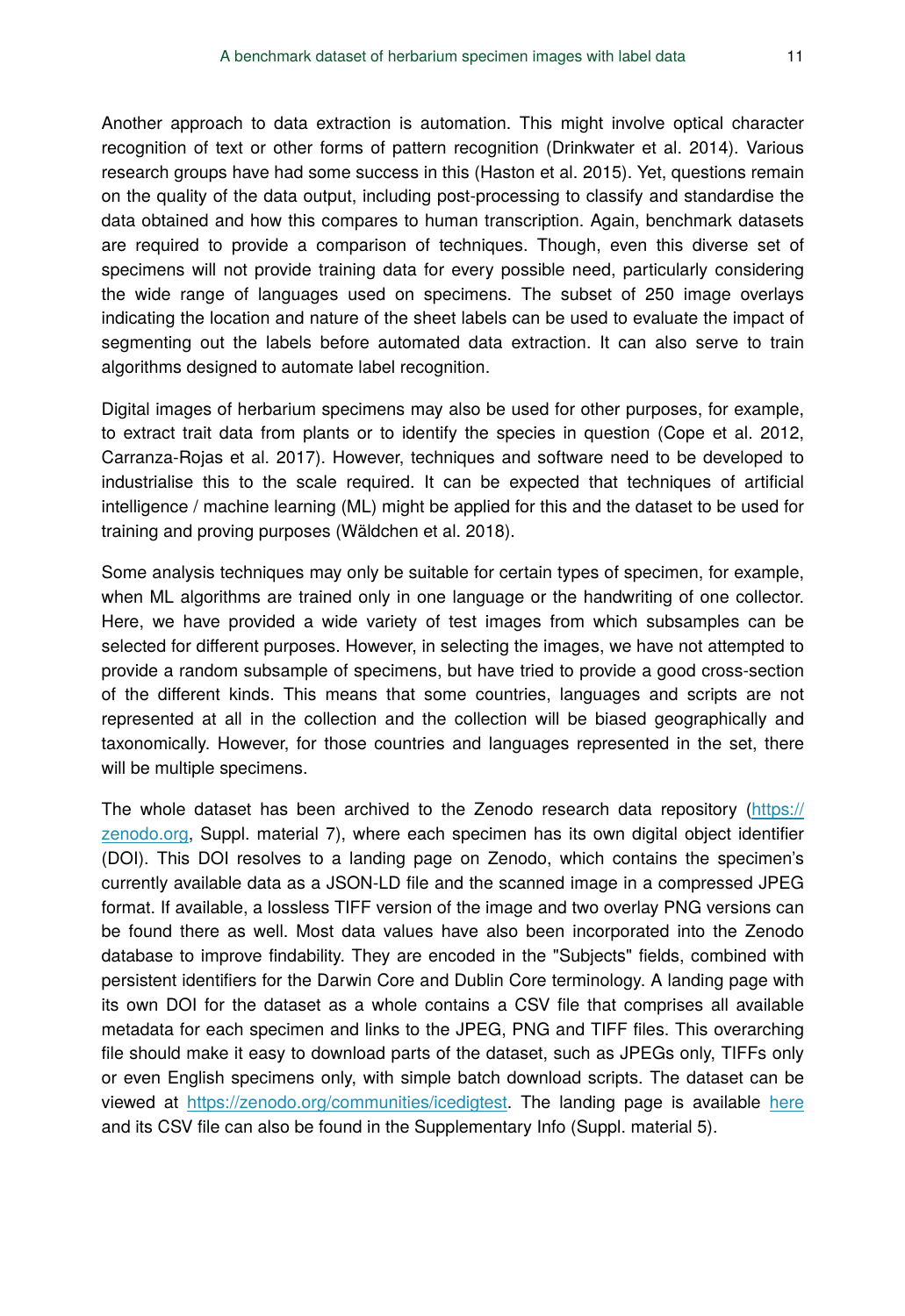# **Acknowledgements**

We gratefully acknowledge all the collectors of the specimens in our test dataset. We also wish to thank Nuno Veríssimo Pereira for identifying the language(s) used on the labels of each specimen and Phillippe Hendricx for creating the segmented overlays. We thank curators, technical collection staff and the management of the herbaria that provided digitised specimens for their support. Funding for this project was received from the EC H2020 programme (ICEDIG: RIA 777483).

# **References**

- Baird RC (2010) Leveraging the fullest potential of scientific collections through digitisation. Biodiversity Informatics 7 (2): 130-136.<https://doi.org/10.17161/bi.v7i2.3987>
- Barber A, Lafferty D, Landrum L (2013) The SALIX Method: A semi-automated workflow for herbarium specimen digitization. Taxon 62 (3): 581-590. [https://](https://doi.org/10.12705/623.16) [doi.org/10.12705/623.16](https://doi.org/10.12705/623.16)
- Carranza-Rojas J, Goeau H, Bonnet P, Mata-Montero E, Joly A (2017) Going deeper in the automated identification of Herbarium specimens. BMC Evolutionary Biology 17: 181.<https://doi.org/10.1186/s12862-017-1014-z>
- Chamberlain S (2017) rgbif: Interface to the Global 'Biodiversity' Information Facility API. 0.9.9. CRAN. URL: <https://CRAN.R-project.org/package=rgbif>
- Cope J, Corney D, Clark J, Remagnino P, Wilkin P (2012) Plant species identification using digital morphometrics: A review. Expert Systems with Applications 39 (8): 7562‑7573.<https://doi.org/10.1016/j.eswa.2012.01.073>
- Corney D, Clark J, Tang H, Wilkin P (2012) Automatic extraction of leaf characters from herbarium specimens. Taxon 61: 231‑244.
- Darwin Core Task Group, Biodiversity Information Standards (TDWG) (2009) Darwin Core. 0.1. Release date: 2009-2-12. URL: <http://rs.tdwg.org/dwc/2014-11-08/>
- Drinkwater R, Cubey R, Haston E (2014) The use of Optical Character Recognition (OCR) in the digitisation of herbarium specimen labels. PhytoKeys 38: 15‑30. [https://](https://doi.org/10.3897/phytokeys.38.7168) [doi.org/10.3897/phytokeys.38.7168](https://doi.org/10.3897/phytokeys.38.7168)
- Ellwood E, Dunckel B, Flemons P, Guralnick R, Nelson G, Newman G, Newman S, Paul D, Riccardi G, Rios N, Seltmann K, Mast A (2015) Accelerating the Digitization of Biodiversity Research Specimens through Online Public Participation. BioScience 65 (4): 383‑396. <https://doi.org/10.1093/biosci/biv005>
- GBIF.org (2018) GBIF Occurrence download. <https://doi.org/10.15468/dl.v4htc9>. Accessed on: 2018-7-18.
- GBIF Secretariat (2017) GBIF Backbone Taxonomy. Checklist dataset. accessed via R package rgbif. [https://doi.org/10.15468/39omei.](https://doi.org/10.15468/39omei) Accessed on: 2018-7-12.
- GIMP Development Team (2017) GNU Image Manipulation Program. 2.8.22. URL: <https://www.gimp.org>
- Groom Q, Hyam R, Güntsch A (2017) Data management: Stable identifiers for collection specimens. Nature 546 (7656): 33‑33. <https://doi.org/10.1038/546033d>
- Güntsch A, Hyam R, Hagedorn G, Chagnoux S, Röpert D, Casino A, Droege G, Glöckler F, Gödderz K, Groom Q, Hoffmann J, Holleman A, Kempa M, Koivula H,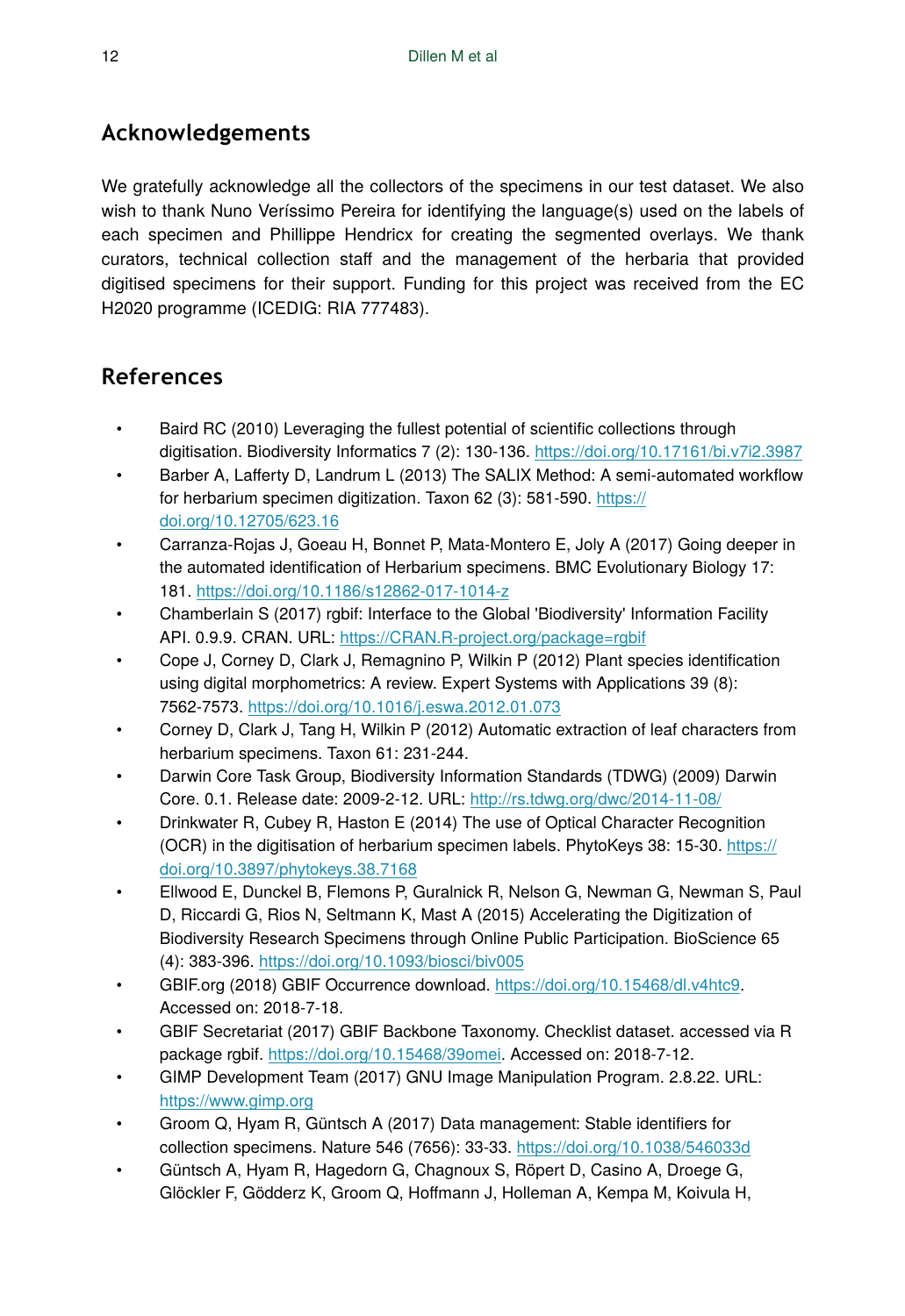Marhold K, Nicolson N, Smith VS, Triebel D (2017) Actionable, long-term stable and semantic web compatible identifiers for access to biological collection objects. Database 2017 <https://doi.org/10.1093/database/bax003>

- Haston E, Albenga L, Chagnoux S, Drinkwater S, Durrant J, Gilbert E, Glöckler F, Green L, Harris D, Holetschek J, Hudson L, Kahle P, King S, Kirchhoff A, Kroupa A, Kvacek J, Le Bras G, Livermore L, Mühlenberger G, Paul D, Phillips S, Smirnova L, Vacek F, Walker S (2015) Automating data capture from natural history specimens. SYNTHEYS 3 Work Package 4, 116 pp.
- Heerlien M, Leusen JV, Schnörr S, Jong-Kole SD, Raes N, Hulsen KV (2015) The Natural History Production Line. Journal on Computing and Cultural Heritage 8 (1): 1‑11.<https://doi.org/10.1145/2644822>
- Hill A, Guralnick R, Smith A, Sallans A, Denslow M, Gross J, Murrell Z, Oboyski P, Ball J, Thomer A, Prys-Jones R, de Torre J, Kociolek P, Fortson L (2012) The notes from nature tool for unlocking biodiversity records from museum records through citizen science. ZooKeys 209: 219‑233. <https://doi.org/10.3897/zookeys.209.3472>
- Kho SJ, Manickam S, Malek S, Mosleh M, Dhillon SK (2017) Automated plant identification using artificial neural network and support vector machine. Frontiers in Life Science 10 (1): 98‑107. <https://doi.org/10.1080/21553769.2017.1412361>
- MacGillivray F, Hudson I, Lowe A (2009) Herbarium collections and photographic images: Alternative data sources for phenological research. In: Hudson I, Keatley M (Eds) Phenological Research. Springer, Dordrecht, 425-461 pp[. https://](https://doi.org/10.1007/978-90-481-3335-2_19) [doi.org/10.1007/978-90-481-3335-2\\_19](https://doi.org/10.1007/978-90-481-3335-2_19)
- Mononen T, Tegelberg R, Sääskilahti M, Huttunen M, Tähtinen M, Saarenmaa H (2014) DigiWeb - a workflow environment for quality assurance of transcription in digitization of natural history collections. Biodiversity Informatics 9 (1): 18‑29. [https://doi.org/10.17161/](https://doi.org/10.17161/bi.v9i1.4748) [bi.v9i1.4748](https://doi.org/10.17161/bi.v9i1.4748)
- Nelson G, Paul D, Riccardi G, Mast A (2012) Five task clusters that enable efficient and effective digitization of biological collections. ZooKeys 209: 19-45. [https://](https://doi.org/10.3897/zookeys.209.3135) [doi.org/10.3897/zookeys.209.3135](https://doi.org/10.3897/zookeys.209.3135)
- Ondov B, Bergman N, Phillippy A (2015) Krona: Interactive Metagenomic Visualization in a Web Browser. Encyclopedia of Metagenomics[. https://](https://doi.org/10.1007/978-1-4899-7478-5_802) [doi.org/10.1007/978-1-4899-7478-5\\_802](https://doi.org/10.1007/978-1-4899-7478-5_802)
- Ooms J (2014) The jsonlite Package: A Practical and Consistent Mapping Between JSON Data and R Objects. URL: [arxiv.org/abs/1403.2805](http://arxiv.org/abs/1403.2805)
- Rainer H, Vitek E (2009) Virtual herbaria an open platform to join. In: Stevanović V (Ed.) Book of Abstracts. 5th Balkan Botanical Congress, 2009.
- R Core Team (2017) R: A language and environment for statistical computing. R Foundation for Statistical Computing, Vienna, Austria. URL:<https://www.R-project.org/>
- Schuettpelz E, Frandsen P, Dikow R, Brown A, Orli S, Peters M, Metallo A, Funk V, Dorr L (2017) Applications of deep convolutional neural networks to digitized natural history collections. Biodiversity Data Journal 5: e21139. <https://doi.org/10.3897/bdj.5.e21139>
- Schulman L, Juslén A, Lahti K (2018) The Finnish Biodiversity Information Facility FinBIF – an integrated open data infrastructure supporting research and decisionmaking in conservation. Oral presentation by the first author and poster at the 5th European Congress of Conservation Biology, Jyväskylä, Finland, June 12–15, 2018. Abstract available at URL:<https://peerageofscience.org/conference/eccb2018/108028/>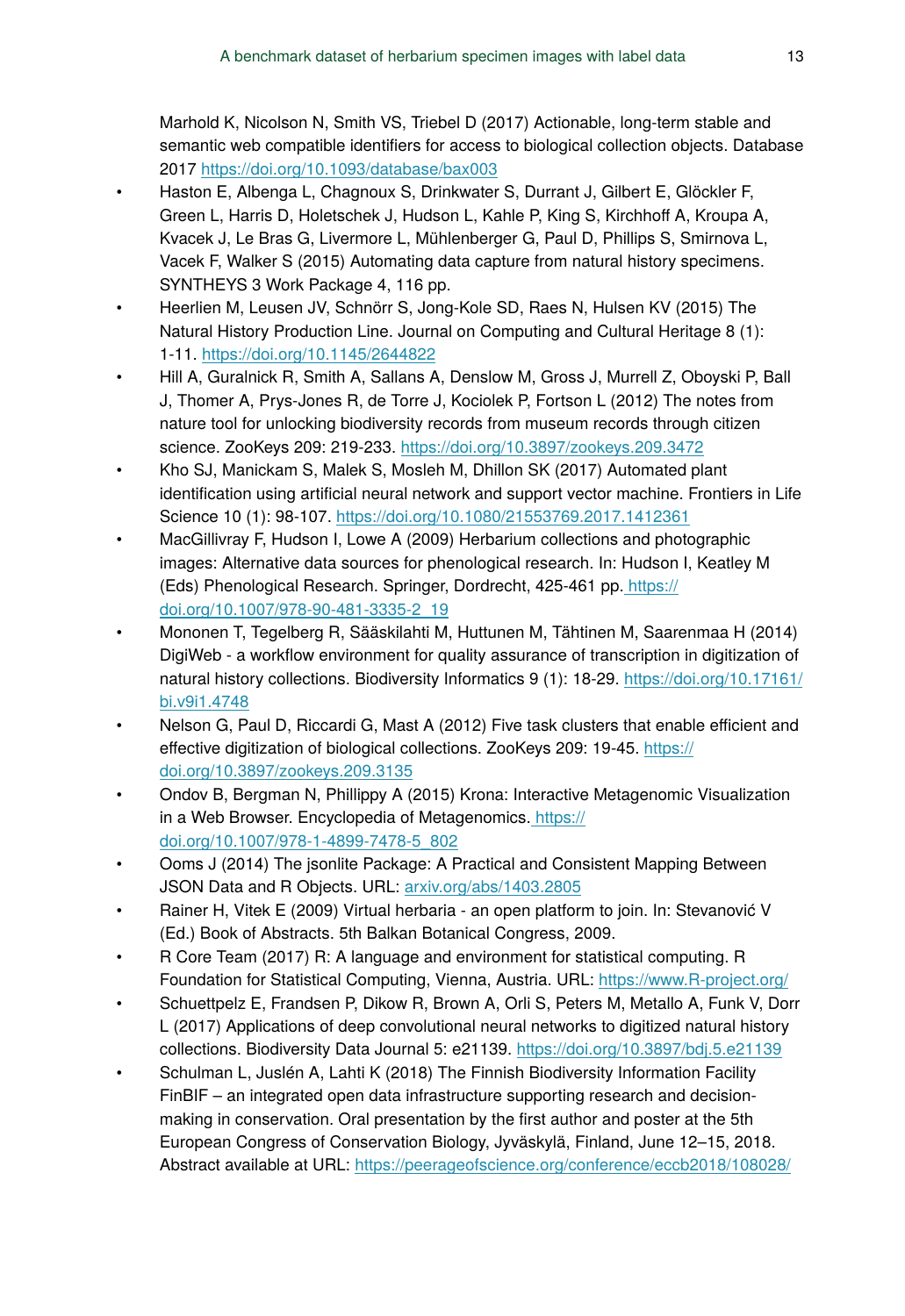- Scoble M (2010) Rationale and value of natural history collections digitisation. Biodiversity Informatics 7 (2): 77‑80. <https://doi.org/10.17161/bi.v7i2.3994>
- South A (2011) rworldmap: A new R package for mapping global data. The R Journal  $3/1: 35-43.$
- Thiers B (2018) The World's Herbaria 2017: A Summary Report Based on Data from Index Herbariorum. [http://sweetgum.nybg.org/ih/.](http://sweetgum.nybg.org/ih/) Accessed on: 2018-6-15.
- Tulig M, Tarnowsky N, Bevans M, Kirchgessner A, Thiers B (2012) Increasing the efficiency of digitization workflows for herbarium specimens. ZooKeys 209: 103-113. <https://doi.org/10.3897/zookeys.209.3125>
- Vollmar A, Macklin JA, Ford L (2010) Natural history specimen digitization: Challenges and concerns. Biodiversity Informatics 7 (2): 93‑112. [https://doi.org/10.17161/](https://doi.org/10.17161/bi.v7i2.3992) [bi.v7i2.3992](https://doi.org/10.17161/bi.v7i2.3992)
- Wäldchen J, Rzanny M, Seeland M, Mäder P (2018) Automated plant species identification—Trends and future directions. PLOS Computational Biology 14 (4): e1005993.<https://doi.org/10.1371/journal.pcbi.1005993>
- Wickham H (2017) tidyverse: Easily Install and Load the 'Tidyverse'. R package version 1.2.1. URL:<https://CRAN.R-project.org/package=tidyverse>

# **Supplementary materials**

### **Suppl. material 1: Taxonomic coverage (interactive HTML file)**

**Authors:** Mathias Dillen **Data type:** Interactive chart **Brief description:** Interactive version of the taxonomic coverage chart, Figure 2 in the article. Rendered using Krona (https://github.com/marbl/Krona). **Filename:** krona final.html - [Download](https://arpha.pensoft.net/getfile.php?filename=oo_224472.html) file (254.10 kb)

### **Suppl. material 2: R script used to map data from FinBIF API to DwC**

**Authors:** Mathias Dillen **Data type:** R script **Brief description:** This R script was used to obtain metadata for the specimens from H in Darwin Core format, using the FinBIF API. Certain transformations depend on what was present in this specific dataset and might not be generically applicable. **Filename:** helsinki mapping.R - [Download](https://arpha.pensoft.net/getfile.php?filename=oo_224474.R) file (15.90 kb)

### **Suppl. material 3: R script CSV files**

**Authors:** Mathias Dillen

**Data type:** Zipped CSV files

**Brief description:** This ZIP contains the CSV files necessary for the R script which retrieved and joined the metadata of the dataset and produced most of the graphs.

In addition to seven files with 200 barcodes each for BR, BM, E, K, L, P and TU and two files containing all metadata for B and H, it also contains a file listing the label language for each specimen, a summary table for languages in the dataset and a file mapping DwC terms to their overarching categories.